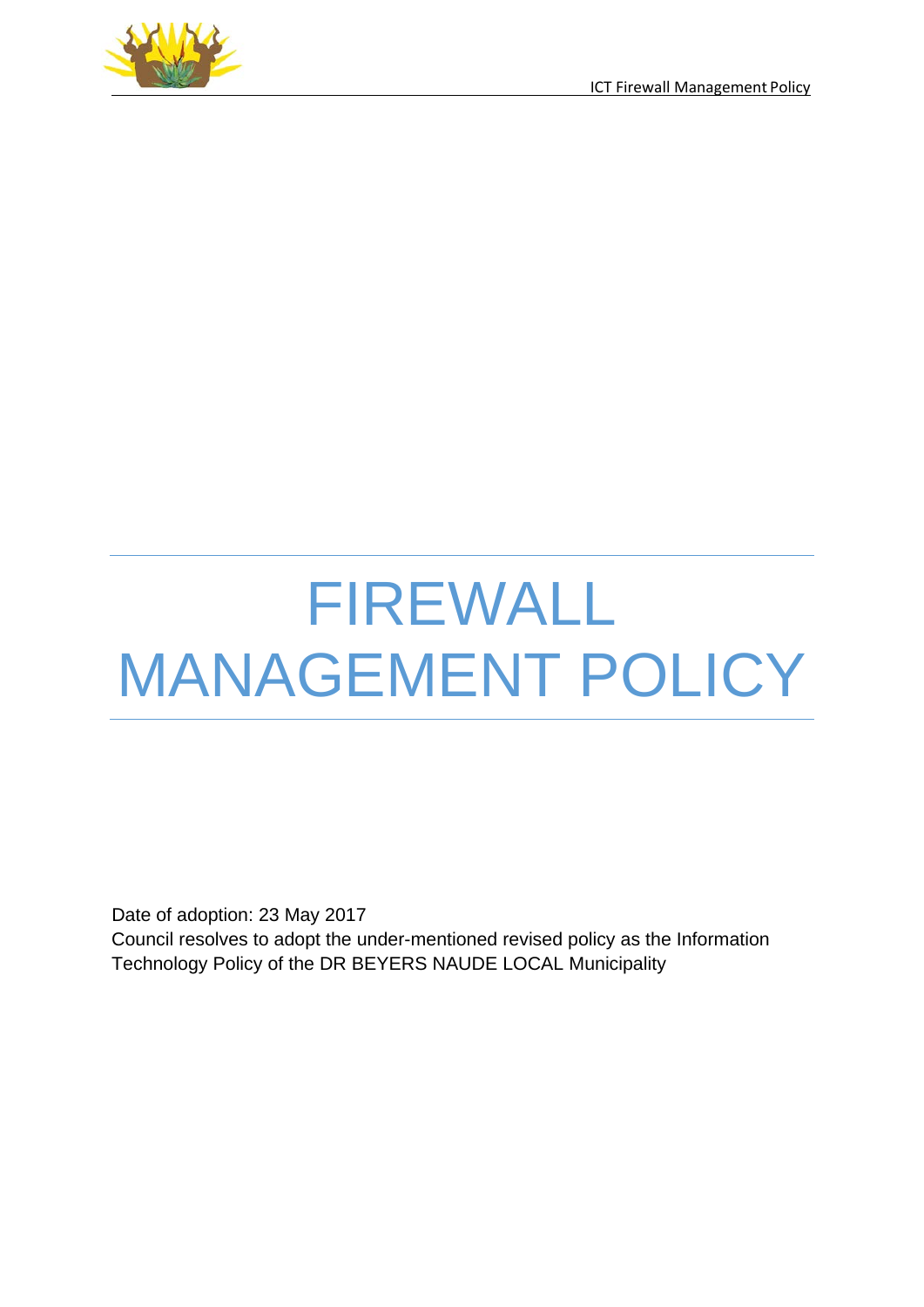

| <b>CONTENT</b>                                        | Page           |
|-------------------------------------------------------|----------------|
| 1. INTRODUCTION                                       | 1              |
| 2. SCOPE OF POLICY                                    | 1              |
| 3. POLICY (Firewall)                                  | 1              |
| 4. FIREWALL ROLES RESPONSIBILITIES WITHIN THE PROCESS | 3              |
| 5. PROCESSES OF FIREWALL                              | $\overline{4}$ |
| 6. CONFIGURATION OF FIREWALL                          | 5              |
| 7. AUDIT AND COMPLIANCE                               | 8              |
| 8. ENFORCEMENT                                        | 8              |
| 9. WWW BROWSER ACCESS                                 | 8              |
| 10. REVIEW                                            | 9              |
| <b>APPENDIX 1 - REQUEST FOR FIREWALL CHANGE</b>       | 10             |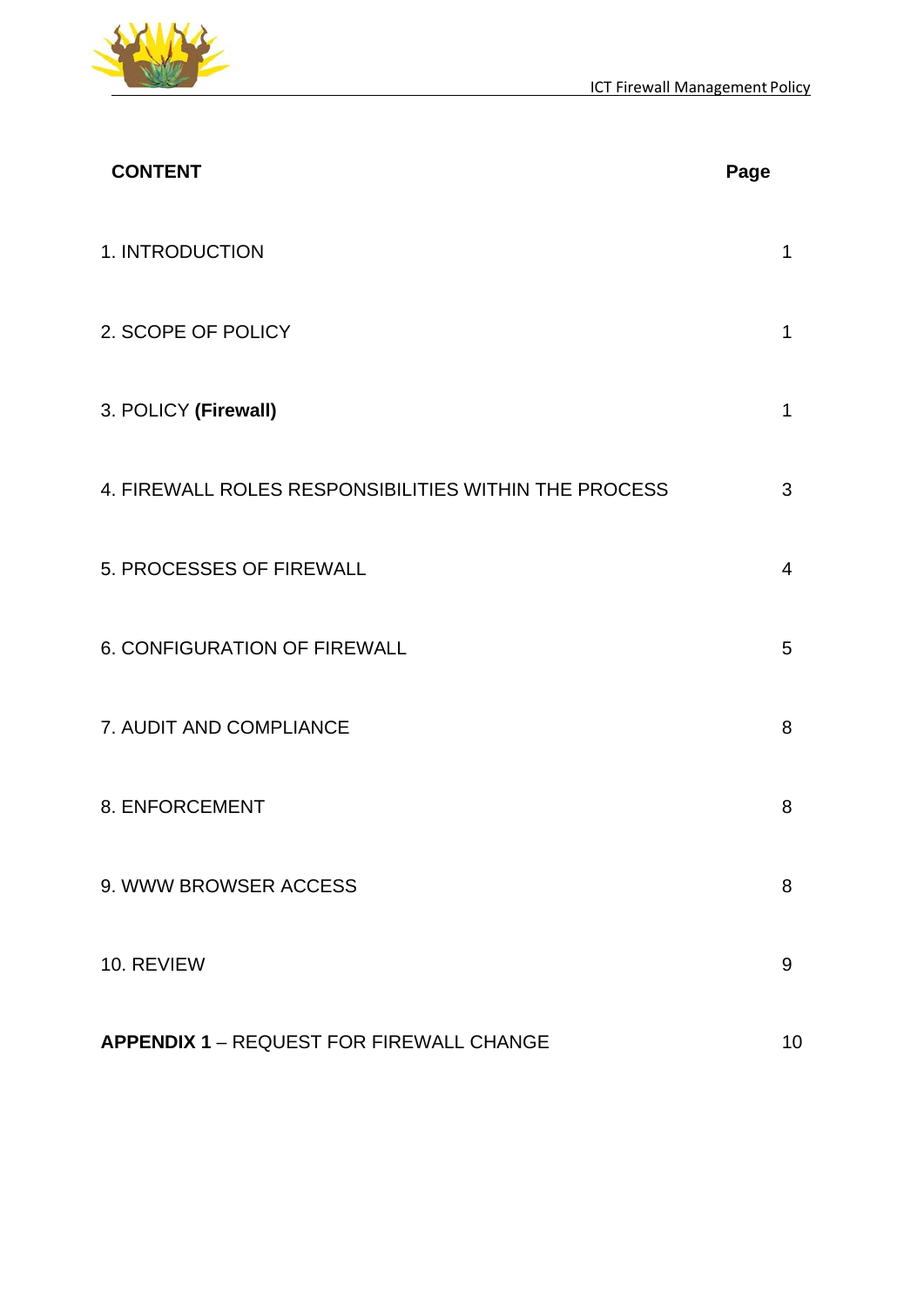

#### **1. INTRODUCTION**

This document details the procedures undertaken during the operation of the **BNLM**  Firewall and details the requirements involved in securing the Municipal Network Facilities with a firewall.

# **2. SCOPE OF POLICY**

This policy covers the management of the **BNLM** firewall. In addition, it will further define the security standards that the **BNLM** Firewall must comply with in its operational role.

This Policy will document the procedures and mechanisms for requesting and applying changes to the firewall rule sets protecting the municipality on its InternetGateway.

## **3. POLICY**

#### **3.1 Firewall**

A system designed to prevent unauthorised access to or from a private network through protecting and controlling both internal and external connections based on applied rules and configurations on the network it exists both as software to run on general purpose hardware and as hardware appliance.

#### **3.2 Change Procedures**

Firewall changes are deemed as business as usual (BAU) changes or standard agreed changes by the Systems Administrator and the following process must be followed:

- Complete a Change Request Form (See Appendix 1)
- Requested or required changes must be assessed and approved by a Director: Finance and Corporate Services. This assessment will evaluate such areas as the potential impact upon other Network Devices and Network Services.
- Change application must either be approved or rejected, providing justification for the change approval/rejection.
- Change must be implemented at a time that will have the least impact upon normal Firewall/Network Operations.

All of the change procedures must be fully documented and authorized and retained by the Systems Administrator.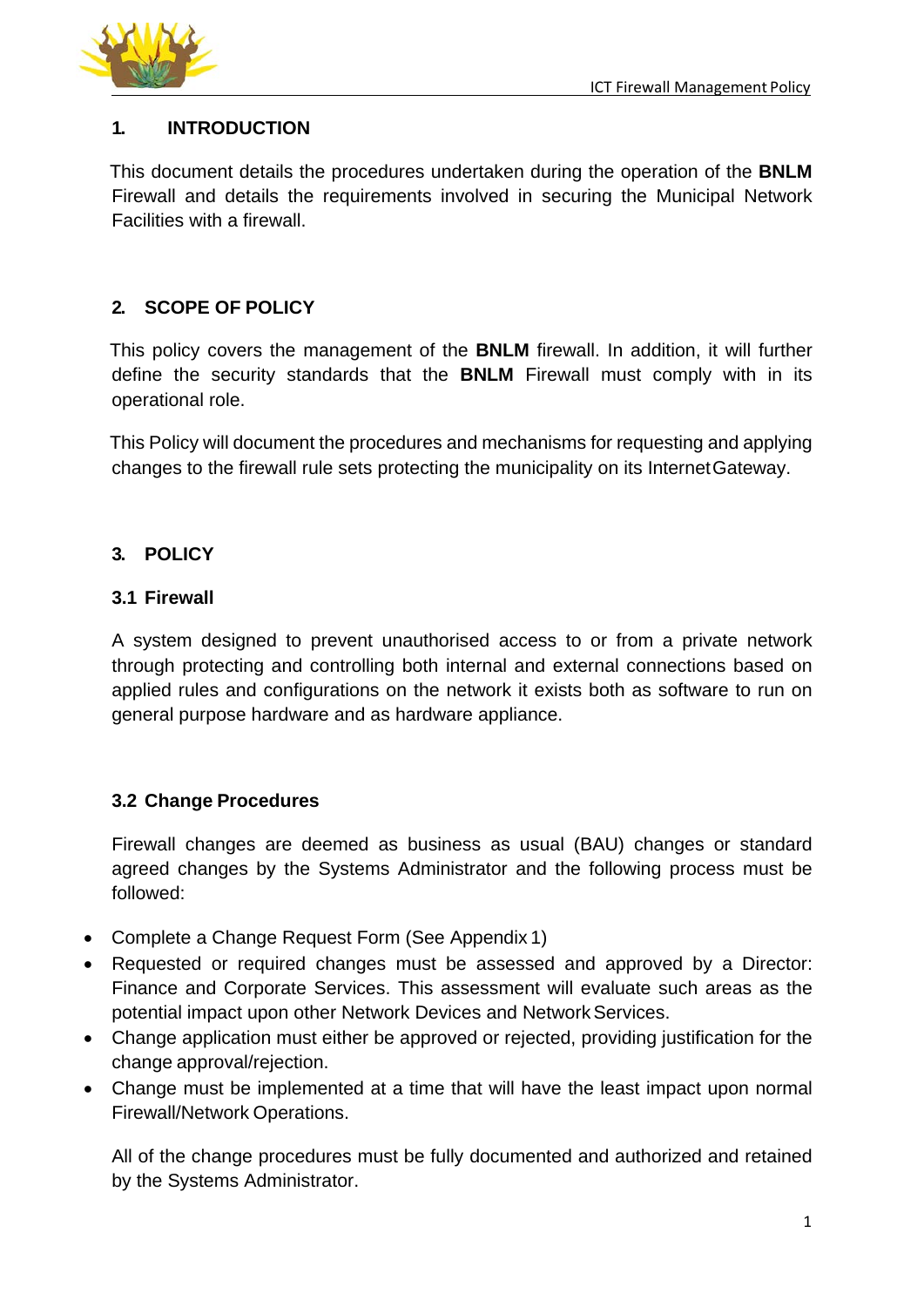

# **3.3 Firewall Security**

The security of all the network devices may be addressed on two levels: the physical and the logical. *These two aspects ensure that all devices are secure and that no unauthorised access is permitted.*

# **3.3.1 Physical Security**

The Firewall physical device is located in a secure area of the Municipal premises. This location is restricted through the use of a locked server/network room. These areas may only be accessed by the ICT employees.

#### **3.3.2 Logical Security**

Access to the Municipal Firewall is governed by password authentication. Only the Systems Administrator is permitted access to the Firewall. Any changes to the device must be performed by the Systems Administrator. No other employee is authorised or capable of accessing the Firewall.

#### **3.4 Firewall Monitoring**

Regular monitoring of the Firewall will occur to ensure that the device is functioning effectively. It will also ensure that the Municipal Network is being provided with the requisite protection as stipulated in the Firewall, It should be monitored for availability to ensure maximum uptime.

#### **3.5 Suspicious Activity Monitoring**

The Firewall will be continually monitored for any suspicious activity occurring. This monitoring will enable the Systems Administrator to identify any potential threats arriving through the Firewall and enable a swift response to potential dangers.

#### **3.6 Log File Monitoring**

Due to the nature and size of log files, it is accepted that regular monitoring is not always feasible. As such, monitoring of any Firewall logs will occur only under specific circumstances such as:

- An attempted intrusion
- Suspicious Inbound/Outbound activity

• On the request of the Senior Manager: Finance, Director: Finance and Corporate Services or Accounting Officer.

The circumstances in which firewall logs will be monitored are not limited to the above.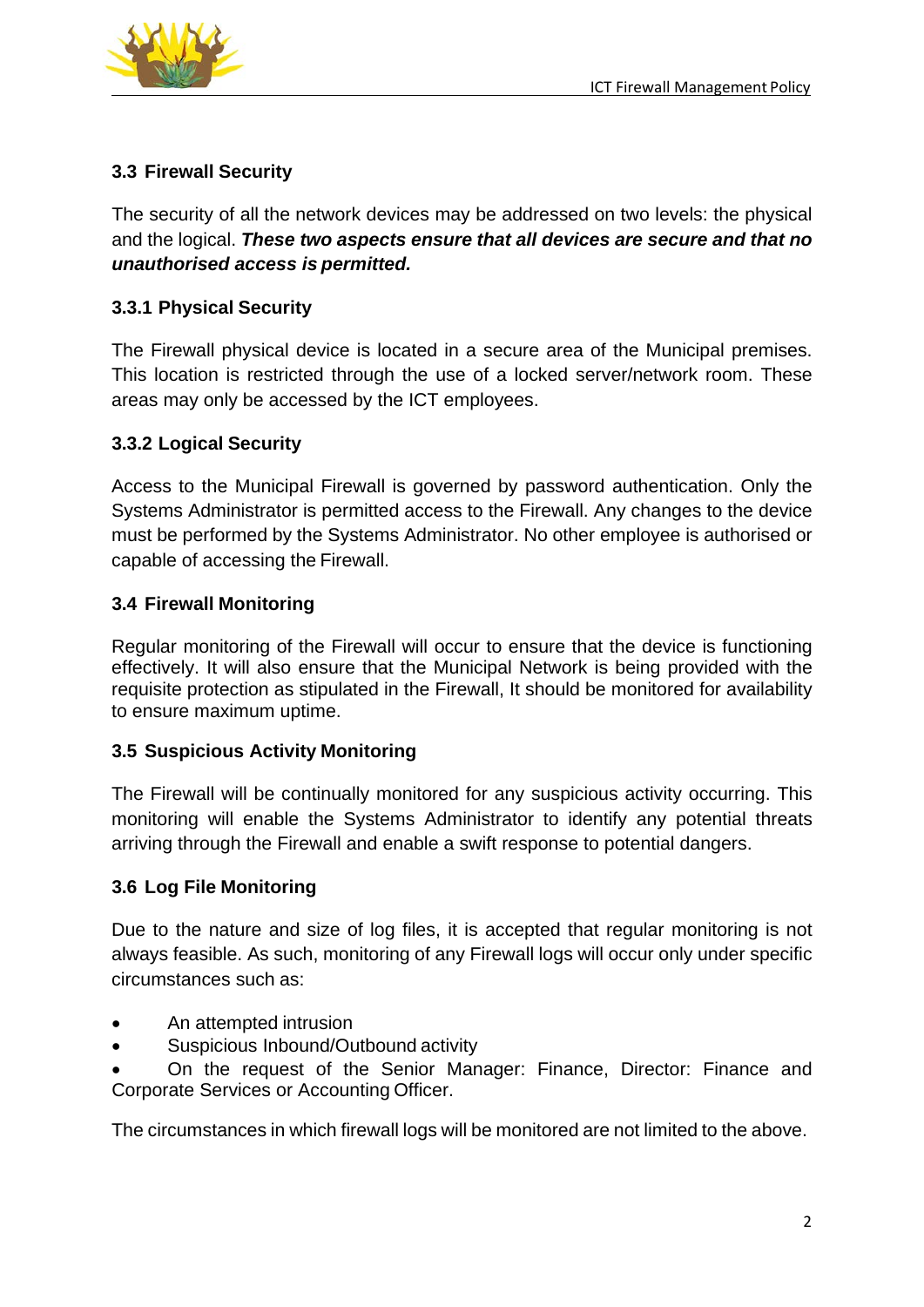

#### **3.7 Security Monitoring**

The System Administrator will perform regular monitoring of the Firewall to ensure that the integrity of said devices has not been compromised. Examples of this monitoring will take the form of:

- regularly monitoring access to the devices to ensure that only authorised users have gained access
- Monitoring the devices for any suspicious activity.

The monitoring is not limited to the above.

#### **3.8 Analysis**

Information gathered from the monitoring of the Firewall will be utilised to assess such areas of security. This will enable the Systems Administrator to efficiently assess the performance of the device and ensure that security is maintained.

#### **3.9 Port Control**

The Firewall will provide access to the municipal network only through a restricted number of ports. Any port that is not used to provide a connection will be disabled to prevent unauthorised access and ensure the Municipal Network Security is maintained.

#### **4. FIREWALL ROLES RESPONSIBILITIES WITHIN THE PROCESS**

#### **Systems Administrator Roles:**

- Implements the ICT Firewall Management Policy into specific firewall rules on the network devices to block malicious, spam from penetrating thenetwork
- Ensure that Standard Network configurations are in place, unused ports are blocked to avoid illegal connectivity to the network
- Performs periodic verification of applied and configuration rules onfirewall
- Recommends upgrades to the rules and changes to the policy
- Logs and analyses request for urgent or non-standard rules required by the municipality
- Performs daily spot checks of all Internet activity and monitoring for illegal web use as specified in the Policy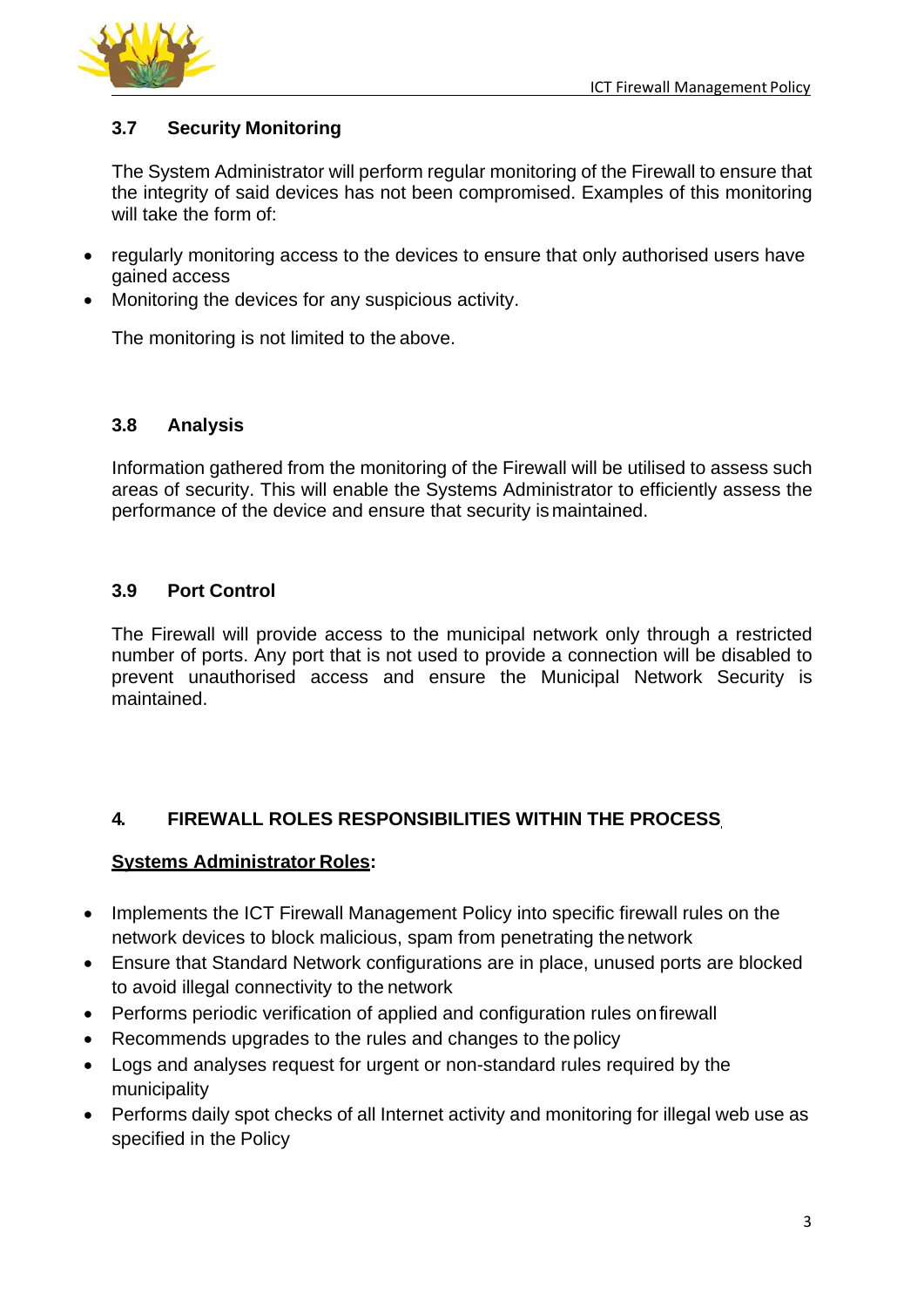

- Ensure that virus protection (**Eset Mail Security for Microsoft Exchange Server (EMSMES), Semantic Backup Exec, Semantics Agent, Eset Remote Administrator** for Servers, Computers and Notebooks are up-to-date, and cleaning of any virus infections that infect the municipal systems.
- Monitor the Virtual Private Network (VPN) and keeping it clean" of any unauthorised user access
- Manage the virus and SPAM protection through **Eset Mail Security for Microsoft Exchange Server**
- Maintain a Microsoft Active Directory environment, which consists of Microsoft Group Policies, Microsoft Firewalls and Microsoft File protection

Operational responsibility rests with the Systems Administrator and the IT Technician when the Systems Admin is unavailable

## **5. PROCESSES OF FIREWALL**

Access to Firewall Hosts shall be tightly controlled; only the System Administrator is allowed to have user accounts on firewall hosts. The System Administrator must have personal accounts e.g. no group logins are allowed.

Change to all Firewall access must be made through a single approved interface. Firewall must have a trusted path for its management for example physical secure dedicated management process with a password based identification and authentication system.

Only personnel with the appropriate authorization must make changes to the firewall access rules, software, hardware or configuration. All changes must be as a result of an authorised "Request for firewall change" form. Only authorized personnel must be able to implement the changes and an audit log must be retained.

Logging and audit facilities provided by the firewall system shall be fully utilized. All significant traffic through the firewall shall be logged. System Administrators must examine logs on regular bases and also set up mechanism to respond to alarms.

BNLM employees may request changes to the firewall configuration in order to allow previously disallowed traffic. A firewall Changes request Form must be submitted to ICT Unit and approved by Senior Manager: Finance. All requests will be assessed to determine if they fall within the parameters of acceptable risk. Approval is not guaranteed as associated risks may be deemed too high. If this is the case an explanation will be provided to the original request and alternative solutions will be explored.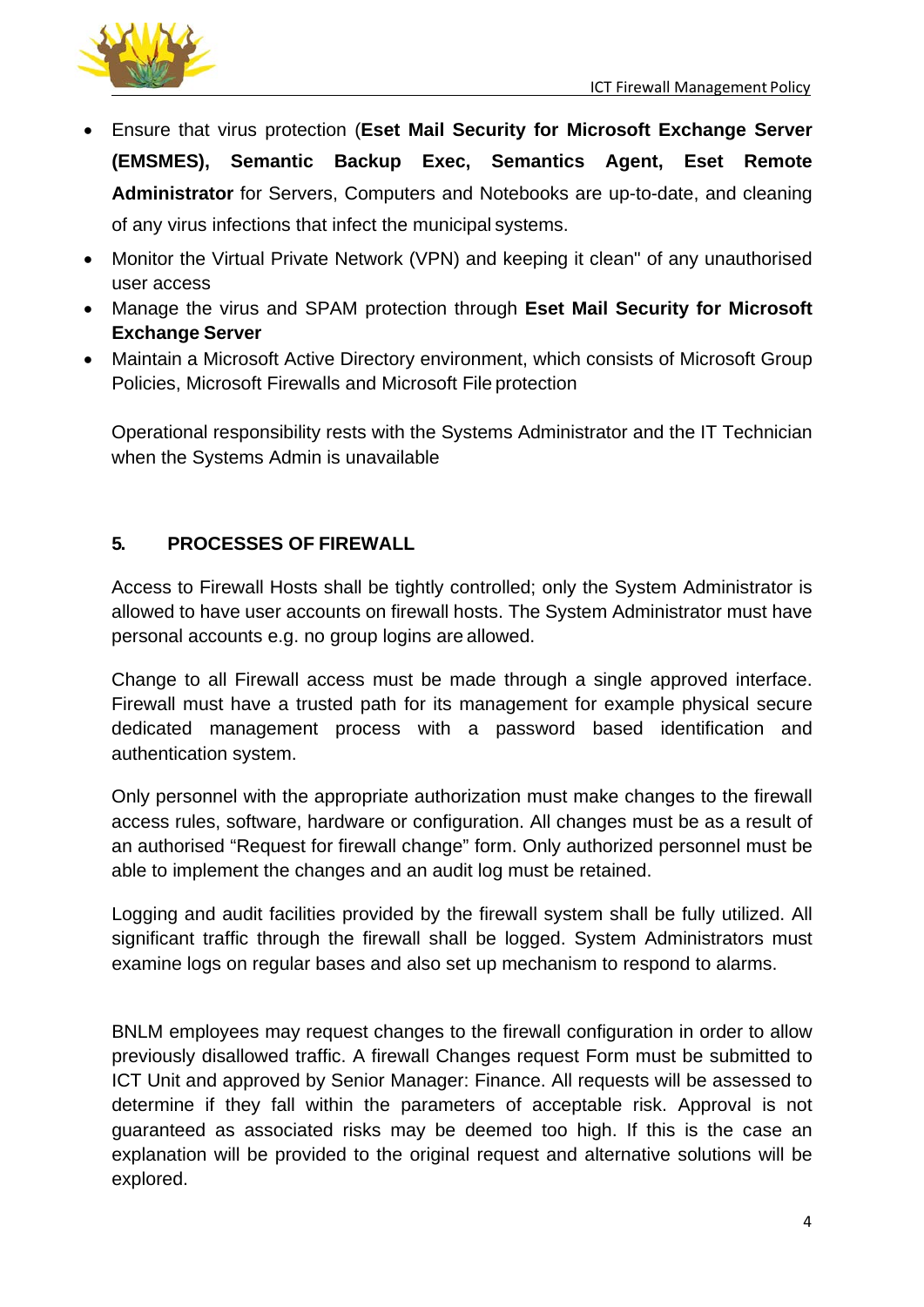



BNLM employees may require access from the internet for services located on the internal network. Typically, this remote access is handled via secure encrypted virtual private network (VPN Connection). A request for VPN access must be fully motivated by the requestor including the reason for access, the period of access required and motivation justifying the Remote Access. A request must be approved by the Director: Finance and Corporate Services and submitted to the Systems Administrator for implementation.

# **6. CONFIGURATION OF FIREWALL**

The perimeter Firewall System must be configured to deny any service unless is expressly permitted. Where there are, no rules defined for the BNLM network address, then traffic to or from that, address must be denied. Access to the BNLM must be blocked during start up procedure for the firewall.

Firewall Operating system must be configured for maximum security. The underlying operating system of firewall hosts must be configured for maximum security, including disabling of any unused services.

Firewall product suite must reside on dedicated hardware. Applications that could interfere and thus compromise the security and effectiveness of firewall products shall not be allowed to run on the host machine.

The initial build and configuration of the Firewall must be fully documented. This provides a baseline description of the firewall system to which all subsequent changes can be applied. This permits tracking of all changes to ensure a consistent and known state is maintained.

Security must not be compromised by the failure of any firewall component. If any component of the firewall fails, the default response will be to immediately prevent any further access, both outbound as well as inbound. A firewall component is any piece of hardware or software that is an integral part of the firewall system. A Hardware failure occurs when equipment malfunctions or is switched off. A Software failure can occur for many reasons e.g. bad maintenance of the rules database on the firewall or software which is incorrectly installed or upgraded

There must be regular reviews to validate the Firewall system to meet the needs of the municipality regarding information security. The configuration of the firewall must be checked to ensure they still match the municipality requirement regarding the security. It may be necessary to implement separate Firewall modules to protect against the vulnerabilities of certain services.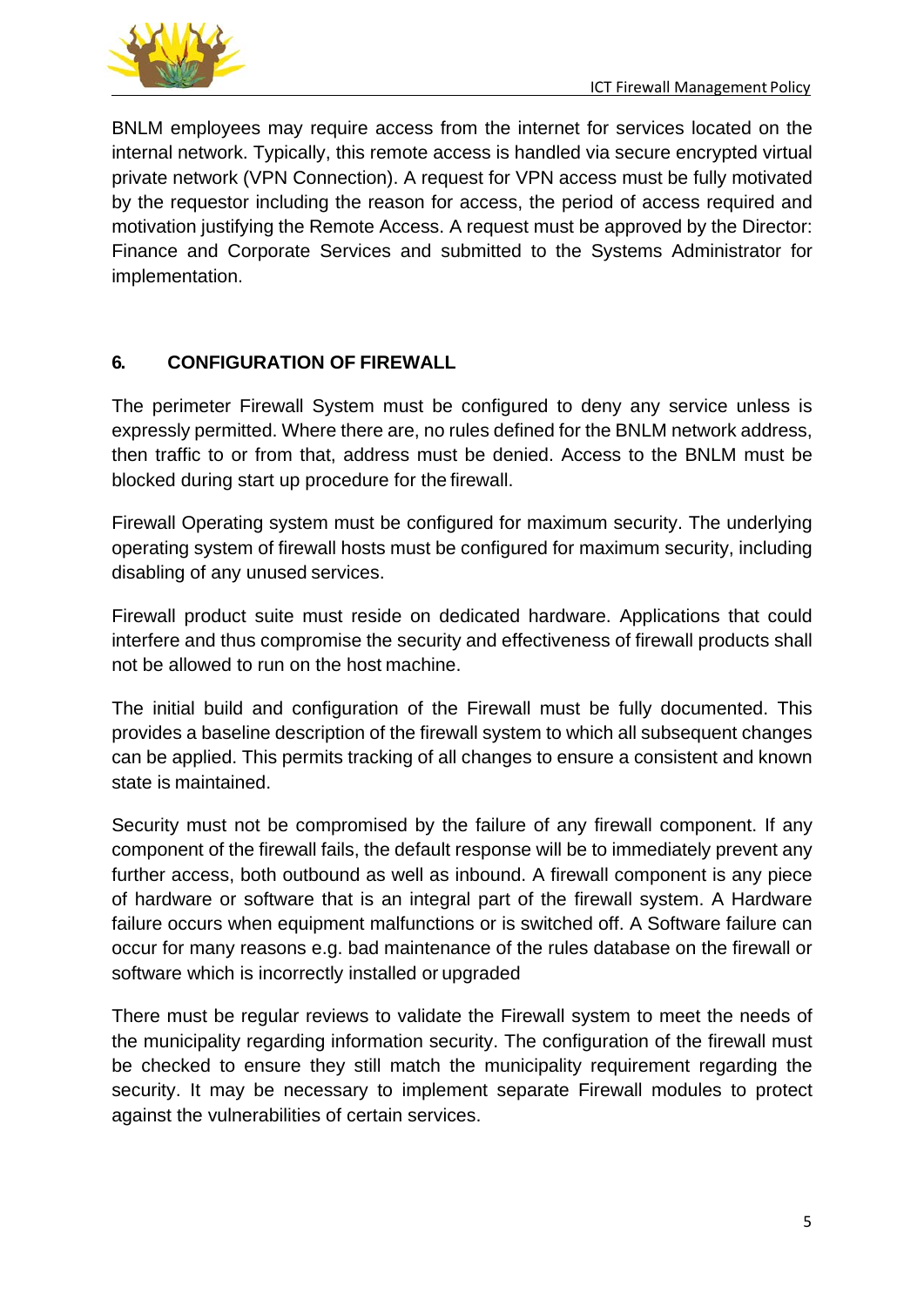

# **6.1 The Firewall is configured to provide at least the following:**

- Network Address Translation
- Proxy Services
- Port Blocking and Control
- Packet Sniffers
- Intrusion Detection and Virus attack Protection
- Www management Features
- Logging audit information
- Custom rule formulation and configurations

## **6.2. Network Configurations for Firewall**

- The Firewall System shall control all traffic entering and leaving the **BNLM** internal **Network**
- **BNLM** blocks all incoming and outgoing traffics by default
- Only authorized incoming and outgoing traffic allowed to pass through**BNLM**
- Traffic with invalid source or destination address are blocked
- Traffic with invalid source address for incoming or destination address for outgoing traffic (Invalid "External" address) is blocked at network perimeter.
- Traffic with private destination address for incoming traffic or source address for outgoing (an "Internal " address ) is blocked at the network perimeter
- Outgoing traffic with invalid source address is blocked
- Incoming traffic with a destination address of the firewall itself is blocked unless the firewall is offering services for incoming traffic that require directconnections
- Traffic from outside the network containing broadcast addresses that are directed to inside the network are blocked

#### **6.3 Configurations for Network Firewalls**

- Deny all traffic (In both Directions) which is not explicit permitted in both Directions (Inbound and Outbound)
- Permit inbound Mail Communication from any Server to Ports:
- SMTP (TCP 25) to Public SMTP Server
- HTTPS (TCP 443) to Public Webmail Server
- IMAP (TCP 143) and IMAPS (TCP 993) to Public Exchange Server
- POP3 (TCP 110) and POP3S (TCP 995) to Public Exchange Server
- Permit Outbound Mail Communication from any Ports of the Public SMTP server to port SMTP (TCP 25) of any Server on the Internet
- Permit Outbound DNS Communications form any ports of the public SMTP server and public DNS Server to port DNS (UDP and TCP 53) of any Servers on the Internet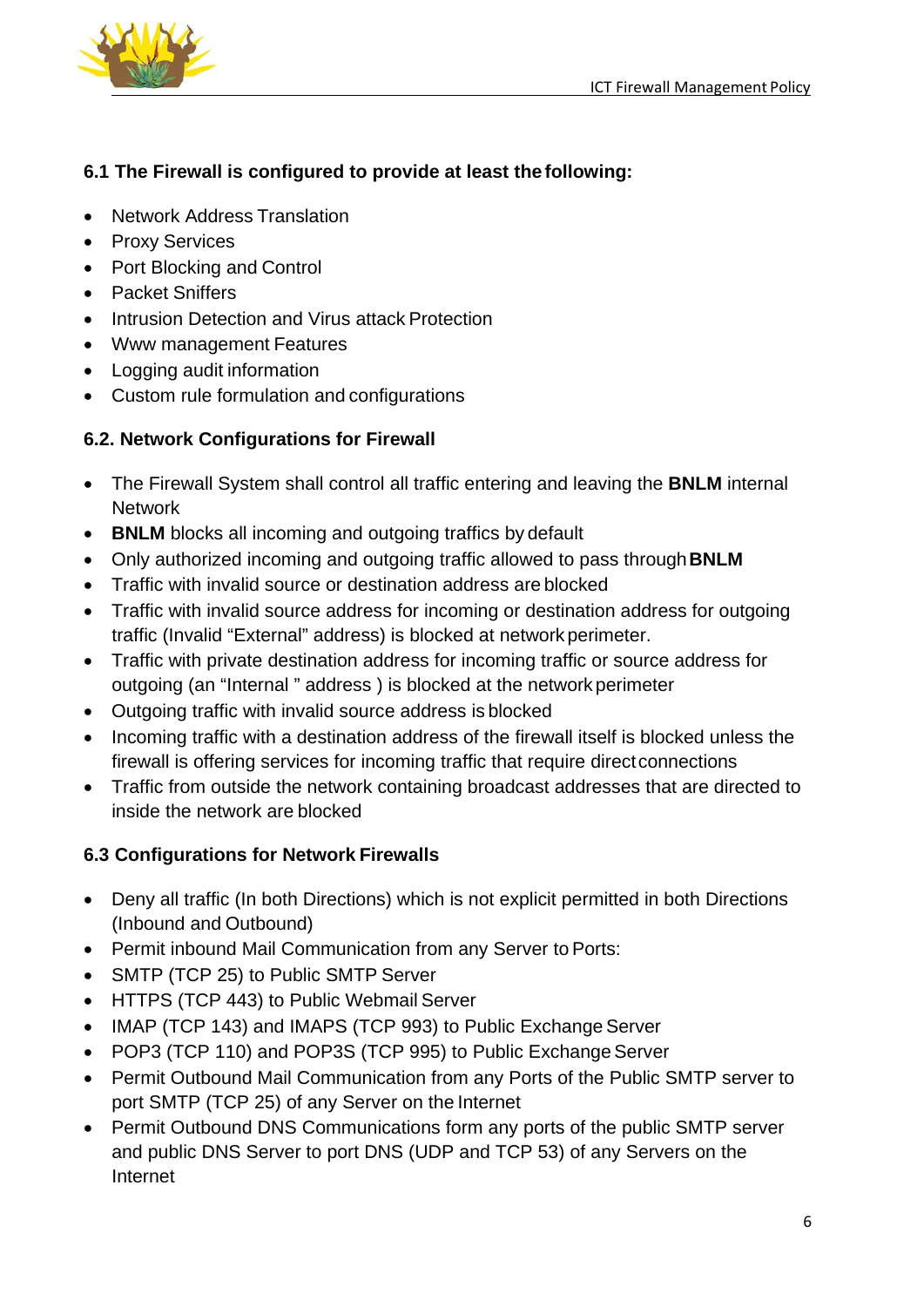

- Permit inbound HTTP/HTTPS communication from any server to ports 80, 443 of the public GIS server.
- Permit inbound SSH communication from any server to port 22 of proxy server
- Permit internal traffic from LAN to proxy server 192.168.172.2
- Permit outbound traffic from 163.203.144.4 to internet
- Permit outbound traffic from 163.203.144.6 to internet
- Permit outbound traffic from 163.203.145.149 to internet
- Permit outbound traffic from 163.203.145.12 to internet
- Permit outbound traffic from Cisco Telephone System 163.203.146.0/27 tointernet
- Permit outbound traffic from LAN to DNS port 53 on internet
- Permit outbound traffic from LAN to MAIL ports 110,143,585,993,995
- Permit outbound traffic from LAN to VNC ports 5900-5920
- Permit outbound traffic to port 25 from 163.203.144.8

# **6.4 Configuration for Network Core Firewalls:**

- Deny all traffic which is not explicitly permitted in both directions (Inboundand Outbound)
- Permit inbound Mail Communication on Ports:
- o SMTP (TCP 25) to internal SMTP Server
- o IMAP (TCP 143) to Internal IMAP Server
- o HTTPS (TCP 443 to internal webmail Server)
- Permit inbound DNS Communications on ports:
- o DNS (UDP 53) to internal DNS Server

# **7. AUDIT AND COMPLIANCE**

Regular testing of the Firewall must be carried out. The firewall must be regularly tested for:

- Configuration errors that may represent a weakness that can be exploited by those with hostile intent
- Consistency of the firewall rule set
- Secure Base System implementation

The firewall System must have an alarm capability and supporting procedures. When an agreed specified event occurs, an alarm must be sent to the Systems Administrator. In the event that the firewall itself is the subject of malicious attempts to penetrate it and the firewall has the capability, delivery of services should be terminated rather than permit uncontrolled access to the Municipality network.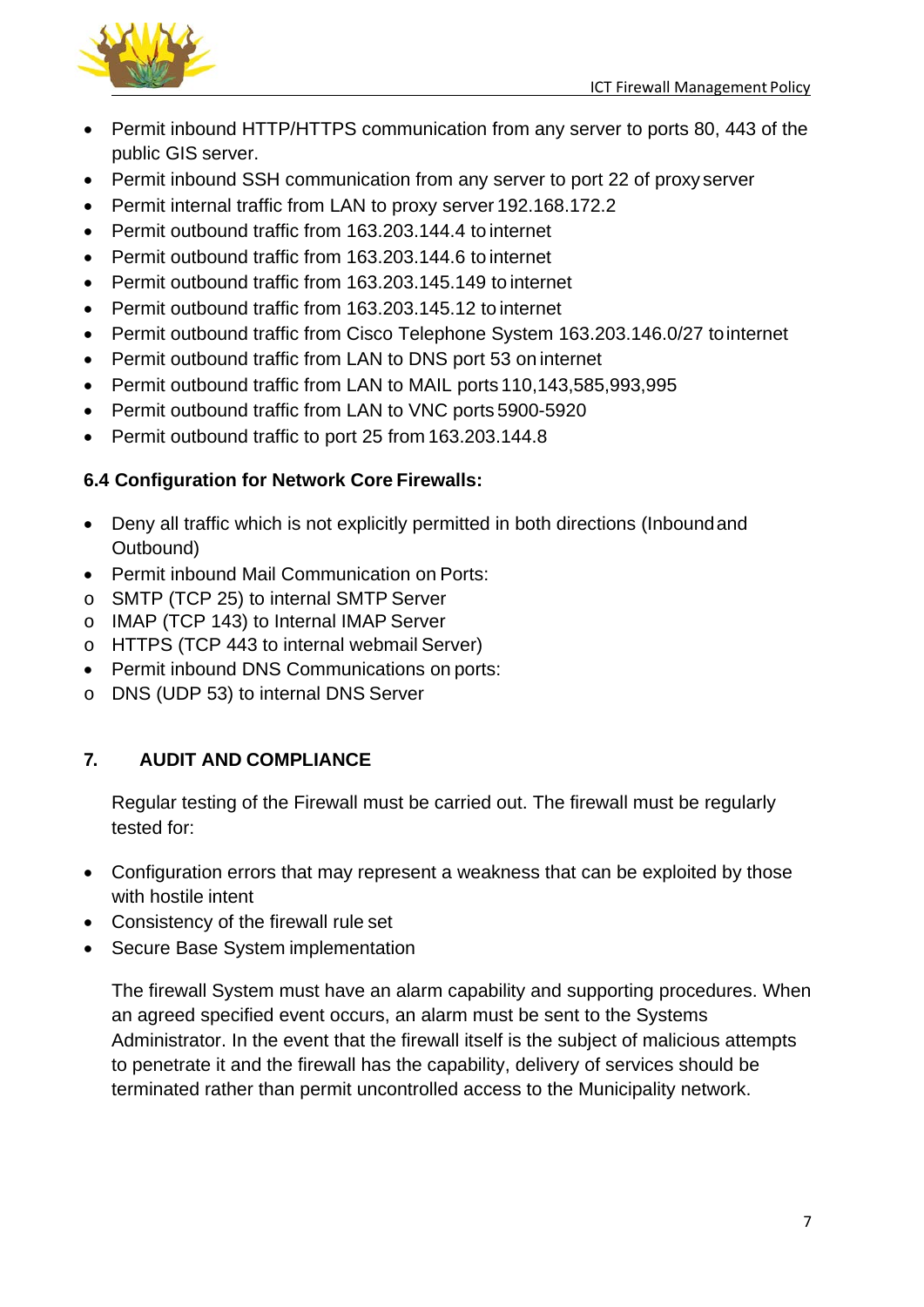

#### **8. ENFORCEMENT**

ICT Unit is responsible for enforcing this policy and continuously ensuring monitoring and compliance wherever possible. Technological tools will be used to enforce this policy and mitigate security risks.

Any employee found to have violated this policy may be subject to disciplinary action.

#### **9. WWW BROWSER ACCESS:**

All browsers are configured to access internet via proxy server or via site proxy server which is configured to access internet. No other form of access to sites on the internet is permitted. This includes connections to alternative service providers by means of dial up modem. Users shall be held liable for breaches of security, loss of data or the compromise of information caused by unsafe browsing practices.

#### **10. REVIEW**

This policy shall be reviewed at least annually.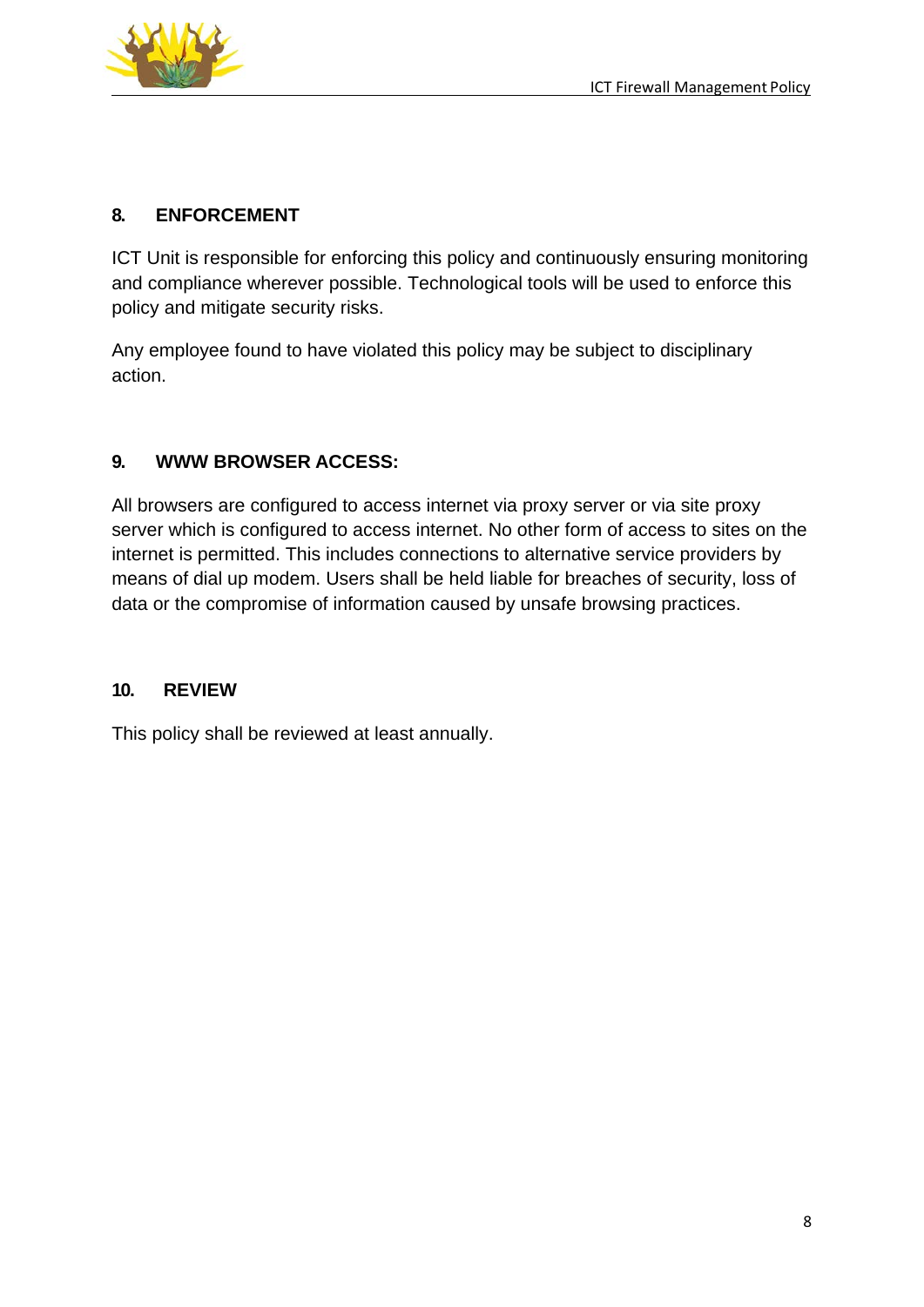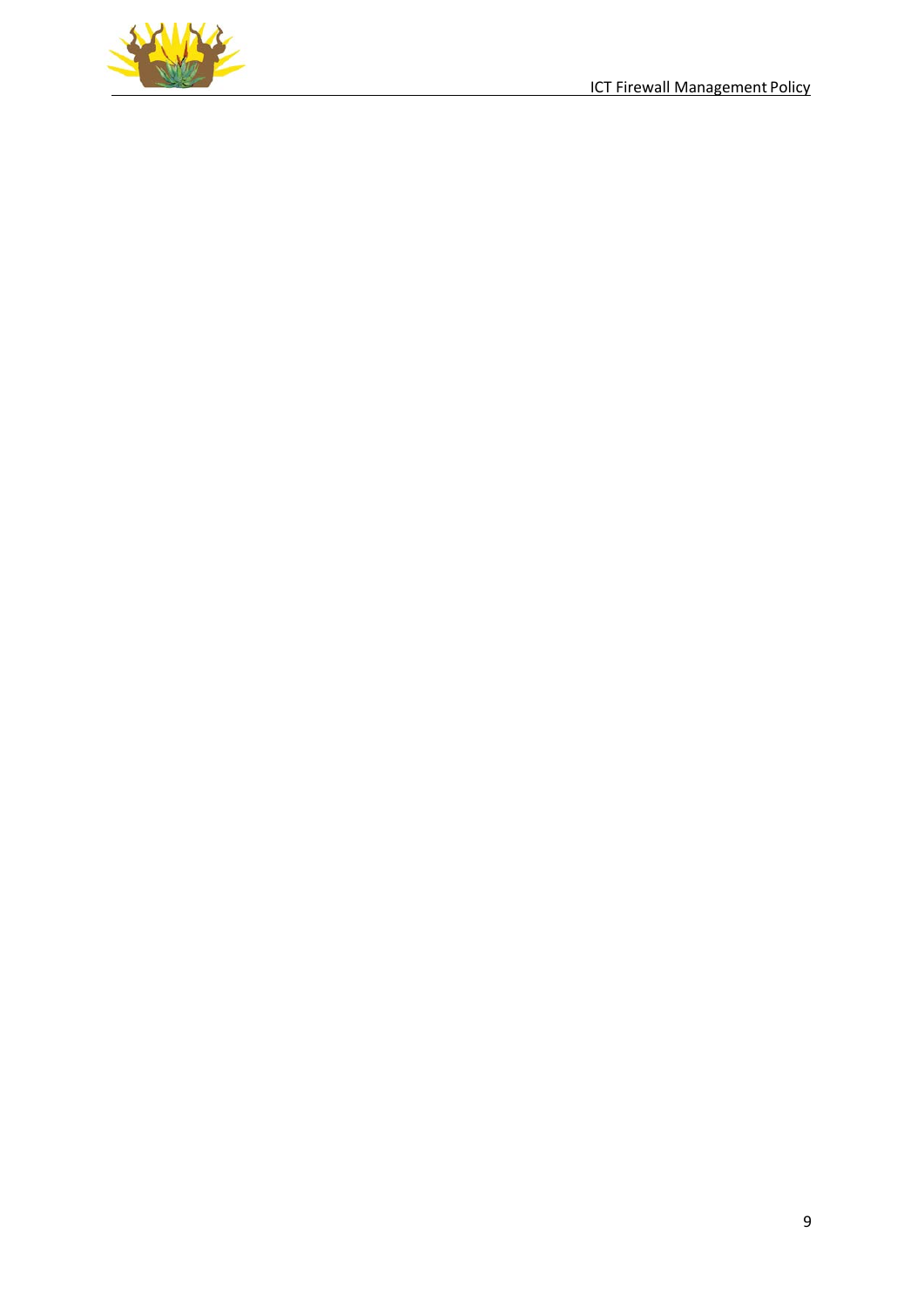

# **Appendix 1: Request for Firewall Change**

| Section 1: For completion by the requesting Department                      |                                        |                       |              |                       |  |  |
|-----------------------------------------------------------------------------|----------------------------------------|-----------------------|--------------|-----------------------|--|--|
| <b>Department Name:</b>                                                     |                                        |                       |              |                       |  |  |
| <b>Name and Surname</b>                                                     | <b>Telephone Number</b>                |                       | <b>Email</b> |                       |  |  |
|                                                                             |                                        |                       |              |                       |  |  |
| <b>Requirements:</b>                                                        |                                        |                       |              |                       |  |  |
|                                                                             |                                        |                       |              |                       |  |  |
|                                                                             |                                        |                       |              |                       |  |  |
| <b>Requester Signature:</b>                                                 | <b>Supervisor Signature:</b>           |                       |              |                       |  |  |
|                                                                             |                                        |                       |              |                       |  |  |
| Section 2: For completion by Systems Administrator                          |                                        |                       |              |                       |  |  |
| <b>Change Reference Number:</b>                                             |                                        | <b>Date Received:</b> |              |                       |  |  |
| <b>External Host(s):</b>                                                    |                                        | IP Address(es):       |              |                       |  |  |
| Internal Host(s):                                                           |                                        | IP Address(es):       |              |                       |  |  |
| <b>Port Number(s):</b>                                                      | <b>Application</b><br><b>Protocol:</b> | <b>TCP</b>            | <b>UDP</b>   | Other (please state): |  |  |
| <b>Action To Be Taken:</b>                                                  |                                        |                       |              |                       |  |  |
| <b>Section 3: Authorization by Director: Finance and Corporate Services</b> |                                        |                       |              |                       |  |  |
| <b>Comment:</b>                                                             |                                        |                       |              |                       |  |  |
|                                                                             |                                        |                       |              |                       |  |  |
|                                                                             |                                        |                       |              |                       |  |  |
| <b>Authorised:</b>                                                          |                                        |                       |              |                       |  |  |